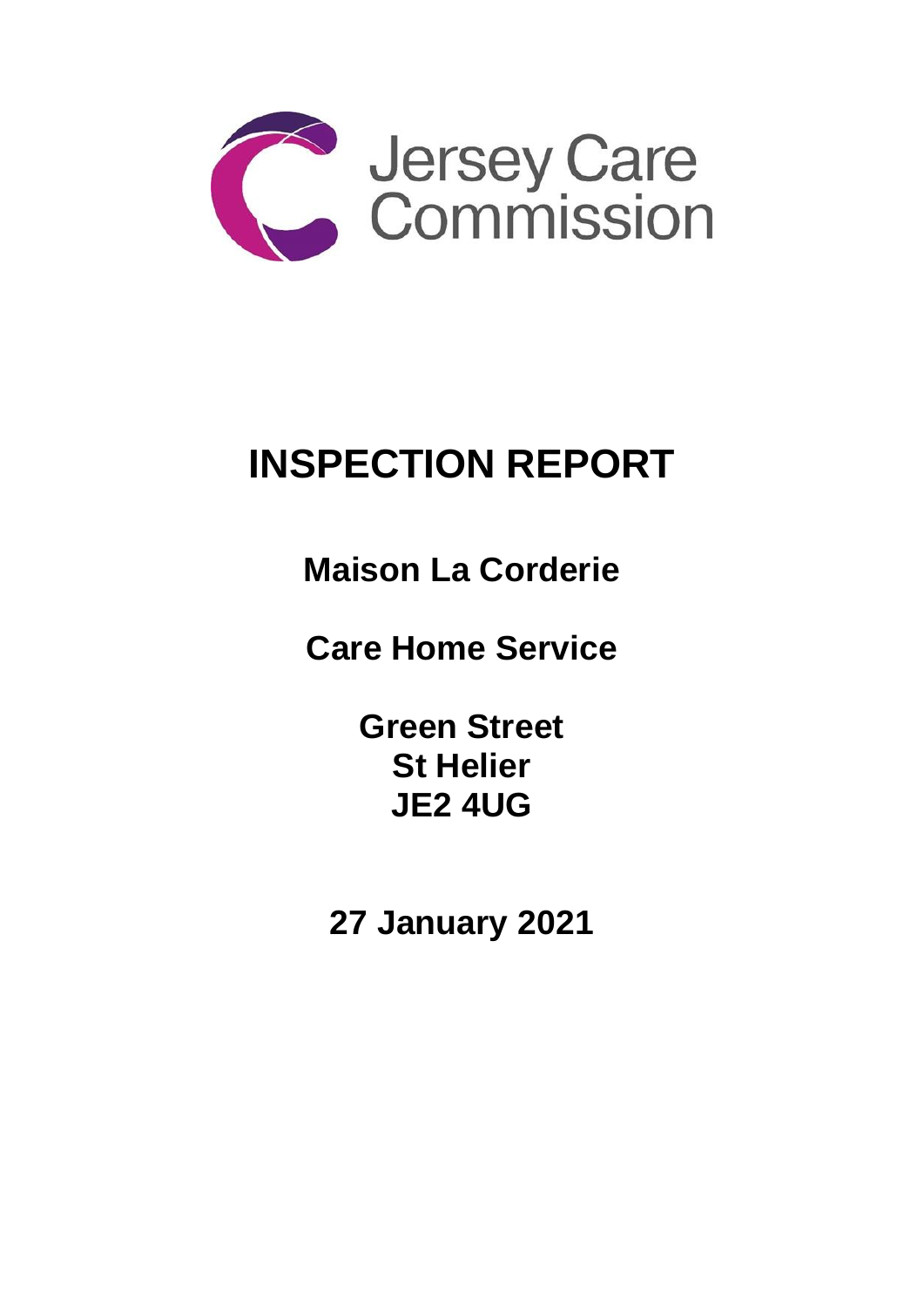## **THE JERSEY CARE COMMISSION**

Under the Regulation of Care (Jersey) Law 2014, all providers of care homes, home care and adult day care services must be registered with the Jersey Care Commission ('the Commission').

This inspection was carried out in accordance with Regulation 32 of the Regulation of Care (Standards and Requirements) (Jersey) Regulations 2018 to monitor compliance with the Law and Regulations, to review and evaluate the effectiveness of the regulated activity and to encourage improvement.

# **ABOUT THE SERVICE**

This is a report of the inspection of Maison La Corderie Care Home. The service is situated in a residential area of St Helier within close proximity to the town centre and close to a bus stop and public car park. The home offers the provision of personal care or personal support to people over the age of 60 years, and long term or respite care can be accommodated.

The building was constructed in the 1970's, and bedroom accommodation is provided over three floors with communal areas provided on both the ground and first floor. The communal facilities include a lounge, dining room, activities room and a hairdressing salon. There are paved outdoor areas which care receivers can freely access from the exit points on the ground floor.

The home became registered with the Commission on 5 June 2019, although it has been operating as a care home for many years and was regulated under previous legislation.

The aim of the home, as described in the Statement of Purpose, is to '*provide excellent residential care for the older person aged 60 plus, inspired by our Christian concern, while at the same time continuing to support and promote their independence. To assist residents to live in a home from home environment, whilst empowering them to make their own choices'*.

The manager is a registered nurse and became registered with the Commission on 3 October 2019. This was the first inspection carried out since the manager took up their post.

| <b>Registered Provider</b>        | Methodist Homes for the Aged (Jersey) Limited |
|-----------------------------------|-----------------------------------------------|
| <b>Registered Manager</b>         | Tania Heaven                                  |
| <b>Regulated Activity</b>         | Care home for adults                          |
| <b>Conditions of Registration</b> | Maximum number of care receivers is 33        |
|                                   | Maximum number in receipt of personal care/   |
|                                   | personal support is 33                        |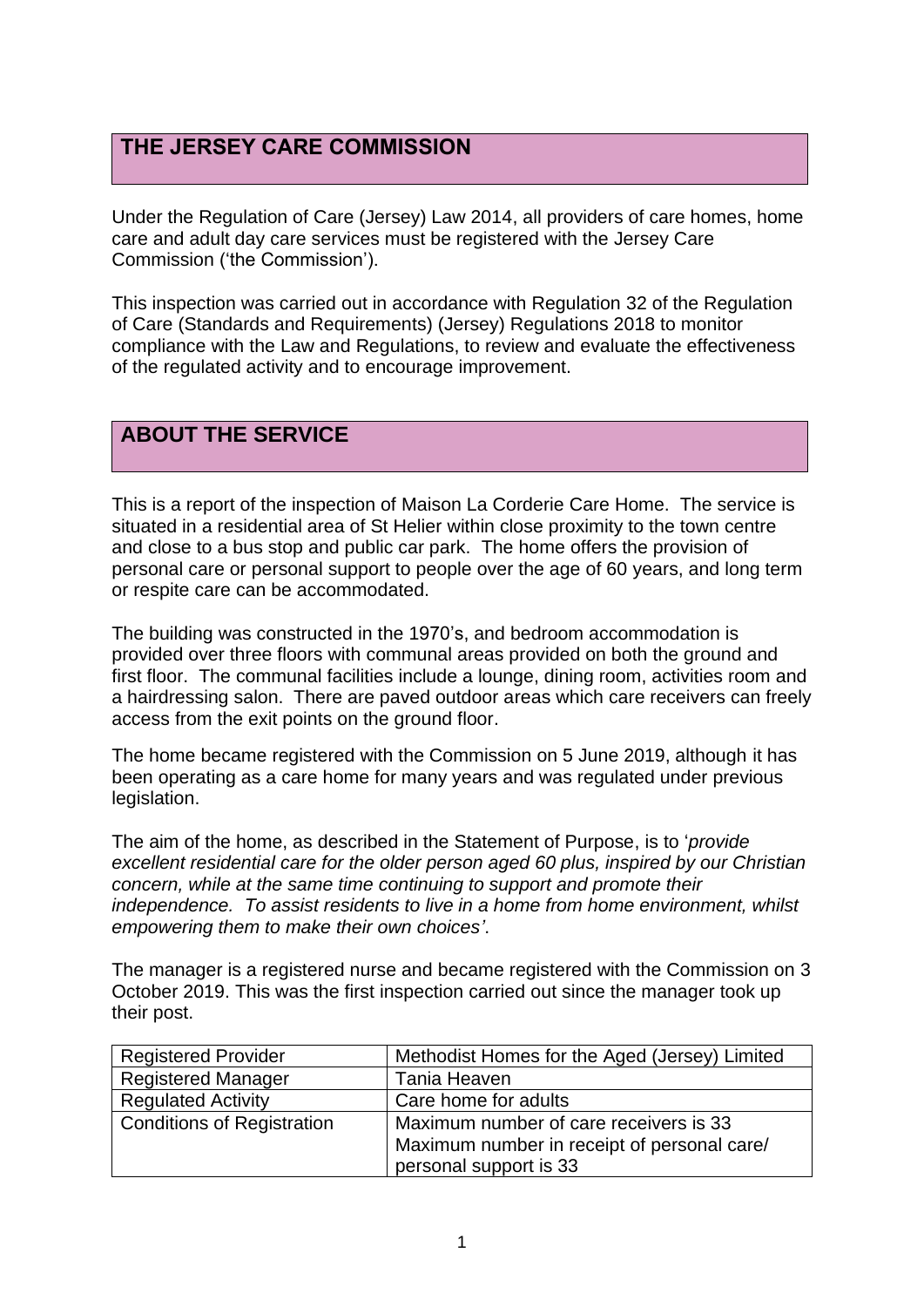|                     | Category of Care is Old Age                      |
|---------------------|--------------------------------------------------|
|                     | Age range of care receivers is 60 years and over |
| Date of Inspection  | 27 January 2021                                  |
| Time of Inspection  | $9.45$ am $-3.00$ pm                             |
| Type of Inspection  | Announced                                        |
| Number of areas for | <b>None</b>                                      |
| improvement         |                                                  |

At the time of this inspection, there were 28 people accommodated in the home.

# **SUMMARY OF INSPECTION FINDINGS**

This inspection was announced and was completed on 27 January 2021 with consideration given to the home's infection control measures necessary due to Covid-19.

The Standards for care homes were referenced throughout the inspection<sup>1</sup> and the Regulation Officer focussed on the following areas during the inspection:

- the service's Statement of Purpose and Conditions on registration
- safeguarding (adults)
- complaints
- safe recruitment and staffing arrangements (including induction, training, supervision, staffing levels)
- care planning
- monthly quality reports.

Overall, the findings from this inspection demonstrate that care receivers' health and welfare needs are met to a good standard. Information provided by care receivers, their representatives and one health professional were overwhelmingly positive regarding their experiences and their level of satisfaction with the care and support provided. Care staff have a detailed understanding and knowledge of care receivers' personal preferences and choices and their approach during the inspection was observed to be person-centred. Staff were seen to be spending time with care receivers engaging in various ways during the visit and there was evidence of good routine and respectful interactions between them.

The home environment was visibly clean, well-presented and odour free. The arrangements in place for prevention of infection were in line with appropriate infection prevention guidance in relation to the Covid-19 pandemic. Visiting restrictions were in place at the time of the inspection in line with Government advice, and staff were empathetic to the situation that this had created for care receivers and their families. Staff spoke of the ways that care receivers' social and

<sup>&</sup>lt;sup>1</sup> The care home standards can be accessed on the Commission's website at <https://carecommission.je/standards/>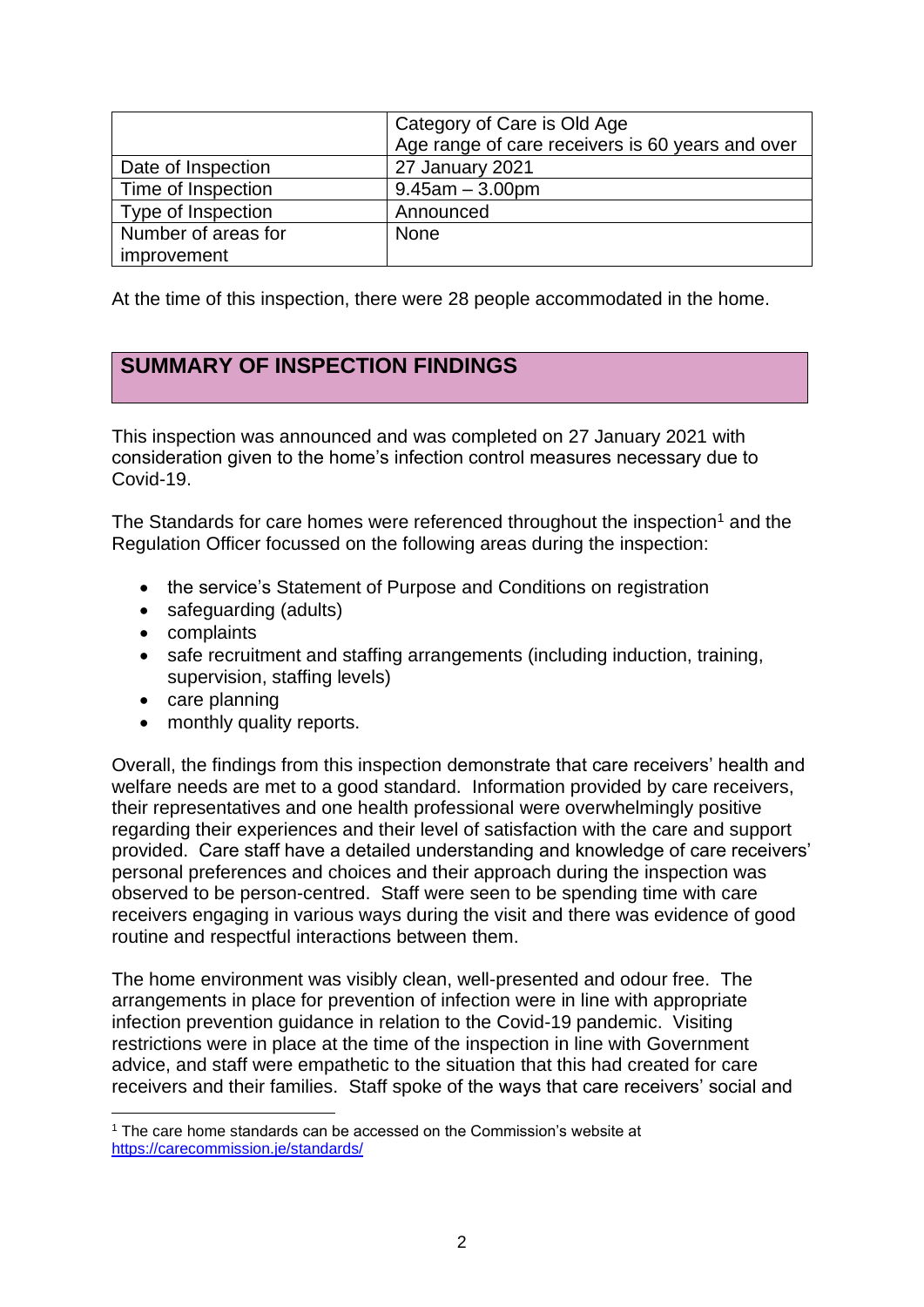emotional wellbeing was supported, and this was observed during the visit by staff enquiring of their comfort or if they wished to discuss any concerns.

Despite the pandemic, the provider, has made some significant improvements to the environment over the last year. This has included the installation of double-glazed windows, refurbishment of the activities room, upgrade in the kitchen and new furnishings in the dining room. In addition, an ongoing programme of redecoration is planned.

The staffing levels reflected the Statement of Purpose and meet the Standards. The registered manager maintains a regular presence in the home and the staffing skill mix is appropriate to meet care receivers' needs. Staff are recruited safely with recruitment checks obtained before staff start work, and they have access to ongoing training. Arrangements are in place for staff supervision which helps to underpin the safe delivery of care and support.

Care records contain sufficient information relating to the type and level of support care receivers require to direct staff when providing care and support. Care receivers confirmed the standard of food provided was of a good quality, appetising and nutritious.

There are no areas for improvement as a result of the inspection.

# **INSPECTION PROCESS**

Prior to the inspection visit, information submitted to the Commission by the service since it became registered, was reviewed. This included any notifications and changes to the service's Statement of Purpose. A review of the findings from the previous inspection, which was completed on 5 August 2019 also formed part of the pre-inspection preparation and planning.

The Regulation Officer spoke with four care receivers regarding their experiences of living in the home. The registered manager, deputy manager, and four care assistants were also spoken with and the Regulation Officer observed some social activities that were taking place during the visit. The discussions with staff related to the provision of care and how care receivers are kept safe during the pandemic. A limited tour of the premises was undertaken where the communal areas were reviewed and a sample of two bedrooms.

During the inspection, records including, policies; staffing rosters; training records; quality assurance reports; pre-admission assessment records; care records and staff files were examined. Subsequent to the visit, contact was made with four family members who provided feedback of their experiences. Contact was made with two health professionals who were known to have visited the home and one person provided a response.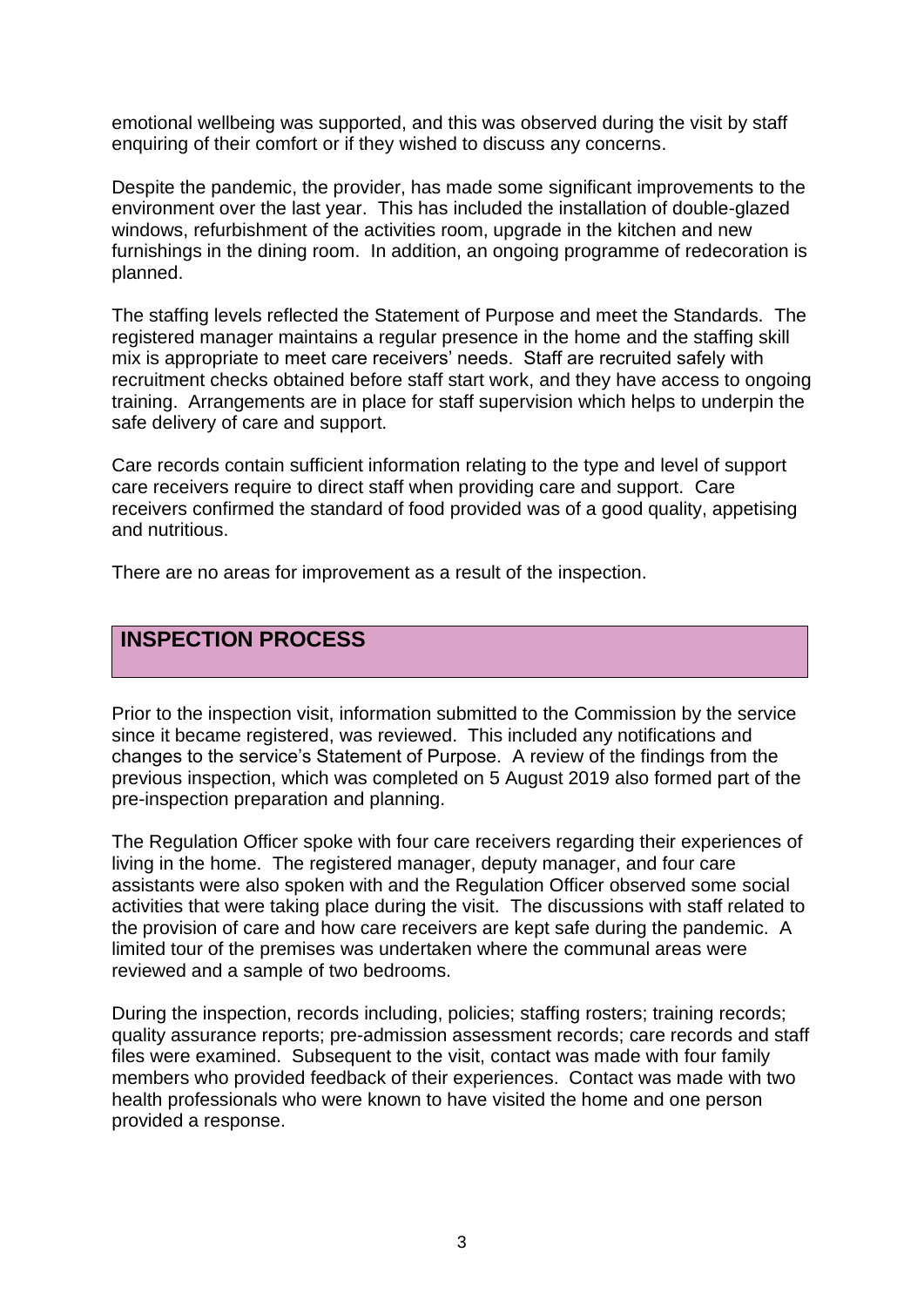At the conclusion of the inspection, the Regulation Officer provided feedback to the manager. This report sets out the findings of the inspection and includes areas of good practice which were identified.

## **INSPECTION FINDINGS**

#### **The service's Statement of Purpose and Conditions on registration**

The care home service's Statement of Purpose was reviewed prior to the inspection visit. The Standards outline the provider's responsibility to ensure that the Statement of Purpose is kept under regular review and submitted to the Commission when any changes are made.

The inspection found full compliance with the mandatory conditions on registration. This was evidenced through discussions with the manager and other staff about the range of care needs provided for. The registered manager described a situation whereby one care receiver's health needs had increased to the extent that it was recognised the home could no longer meet their needs and an alternative placement was found. This was arranged in conjunction with relevant health professionals. The fact that the home cannot support care receivers who are assessed as in need of nursing care is made clear in the Statement of Purpose.

Discussions with staff indicated that they had a good understanding of care receivers' needs. They described common interventions to include support with personal care, mobility, nutrition, maintaining safety and socialisation for example. Staff spoke of the ways in which the restrictions imposed by the pandemic had affected care receivers and described how they helped to maintain contact with family members through video and phone calls. Staff described how the restrictions in place at the outset of the pandemic were at odds with the home's usual values and practices which confirmed their understanding of respect to care receiver's liberty and freedom of choice.

Care receivers' representatives confirmed that the staff team were good at communicating with them and remain confident that their relatives are being appropriately cared for when they were not allowed to visit. They made the following comments regarding the level of communication in place:

"When I call the phone is answered and queries dealt with quickly, we are encouraged to keep communication with our family member there".

"I am called if there are any issues and the situation discussed and explained and views are sought, and actions agreed".

"The team also let me know when there is additional medical care that my relative needs or when there have been other issues concerning his wellbeing".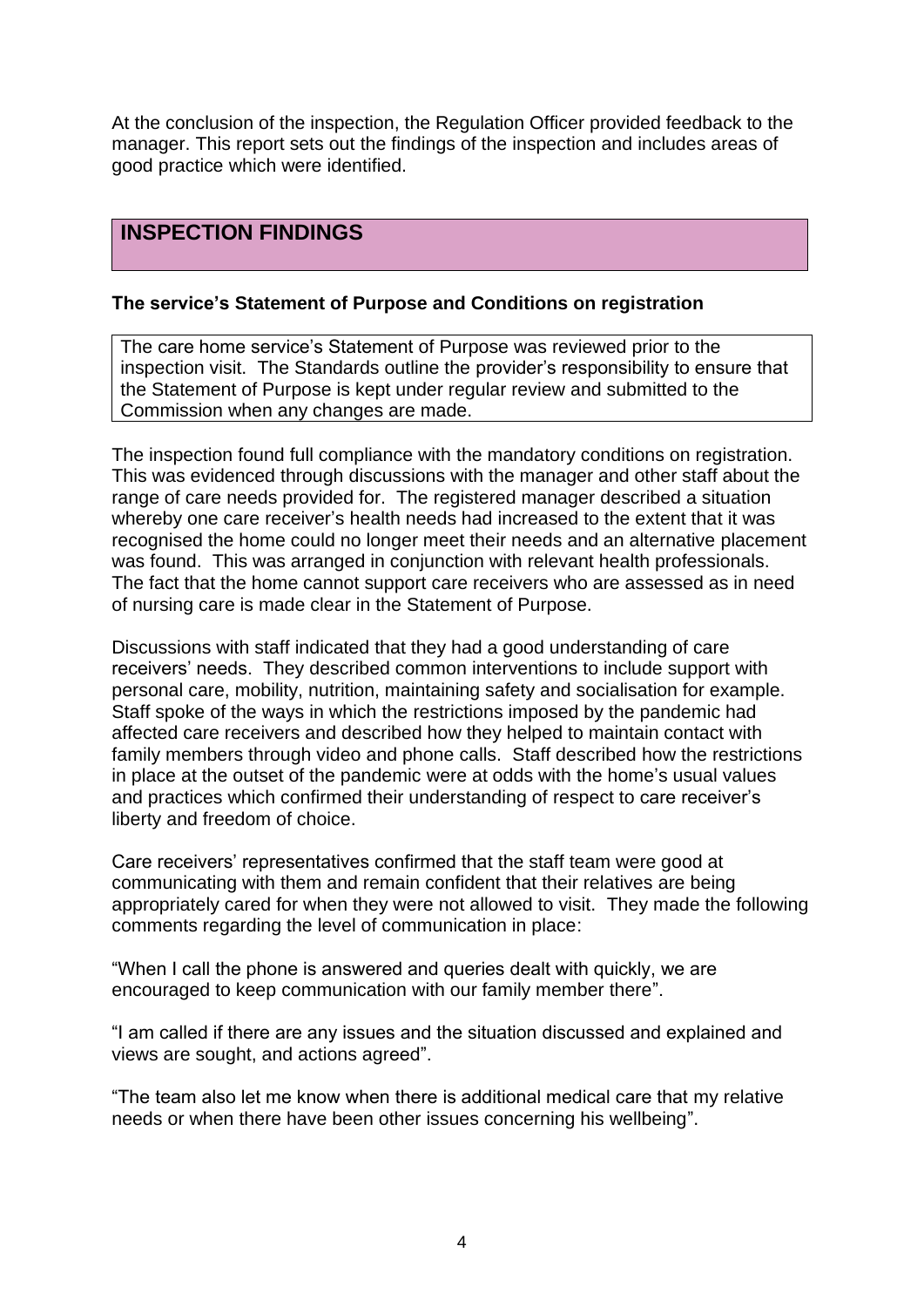"The staff at the home are all very welcoming especially in these unusual times, they ring me with any information that I need to know and my relative looks so happy since she moved in"

The manager has applied for an authorisation of a Significant Restriction on Liberty (SRoL), for one care receiver who due to their health condition is unable to leave the home unaccompanied. After the inspection, the manager notified the Commission that the application had been authorised from the relevant Government of Jersey department.

The manager described the process of assessment that was undertaken for one care receiver who had been admitted for respite care. The process matched the description as set out in the Statement of Purpose and evidenced that the care receiver's family member was included and involved in helping them to decide to move into the home.

Provision is made for care receivers' access to health professionals in a timely manner. Feedback from one health professional described the home contacting them instantly when one care receiver's condition had changed. They commented that, "the staff were very pleasant and interactive; they gave clear and accurate information in order for us to adequately assess the individual. They completed the information in which we requested in order to aid our assessment and they took our advice on board, in order to best support the client."

The manager provided evidence that they had a good understanding of priorities for improvement and was, along with the staff team working extremely hard to keep care receivers safe.

The care home service is, as part of the registration process, subject to the following conditions:

| Conditions of<br>Registration | Mandatory                                                                                                                                                                                                                                                                                                                                                                                         |
|-------------------------------|---------------------------------------------------------------------------------------------------------------------------------------------------------------------------------------------------------------------------------------------------------------------------------------------------------------------------------------------------------------------------------------------------|
|                               | Maximum number of care receivers: 33<br>Number in receipt of personal care/ personal support: 33<br>Age range of care receivers: 60 years and above<br>Category of care provided: Old Age<br>Maximum numbers of care receivers that can be accommodated<br>in the following rooms:<br>Bedrooms $1 - 30$ one person<br>Short stay ground floor – one person<br>Short stay first floor – one person |
|                               | Discretionary                                                                                                                                                                                                                                                                                                                                                                                     |
|                               | 1. The two bedrooms referred to as short stay ground floor<br>and short stay first floor (which do not meet the minimum<br>12m <sup>2</sup> space standard are to be used to provide respite<br>care only).                                                                                                                                                                                       |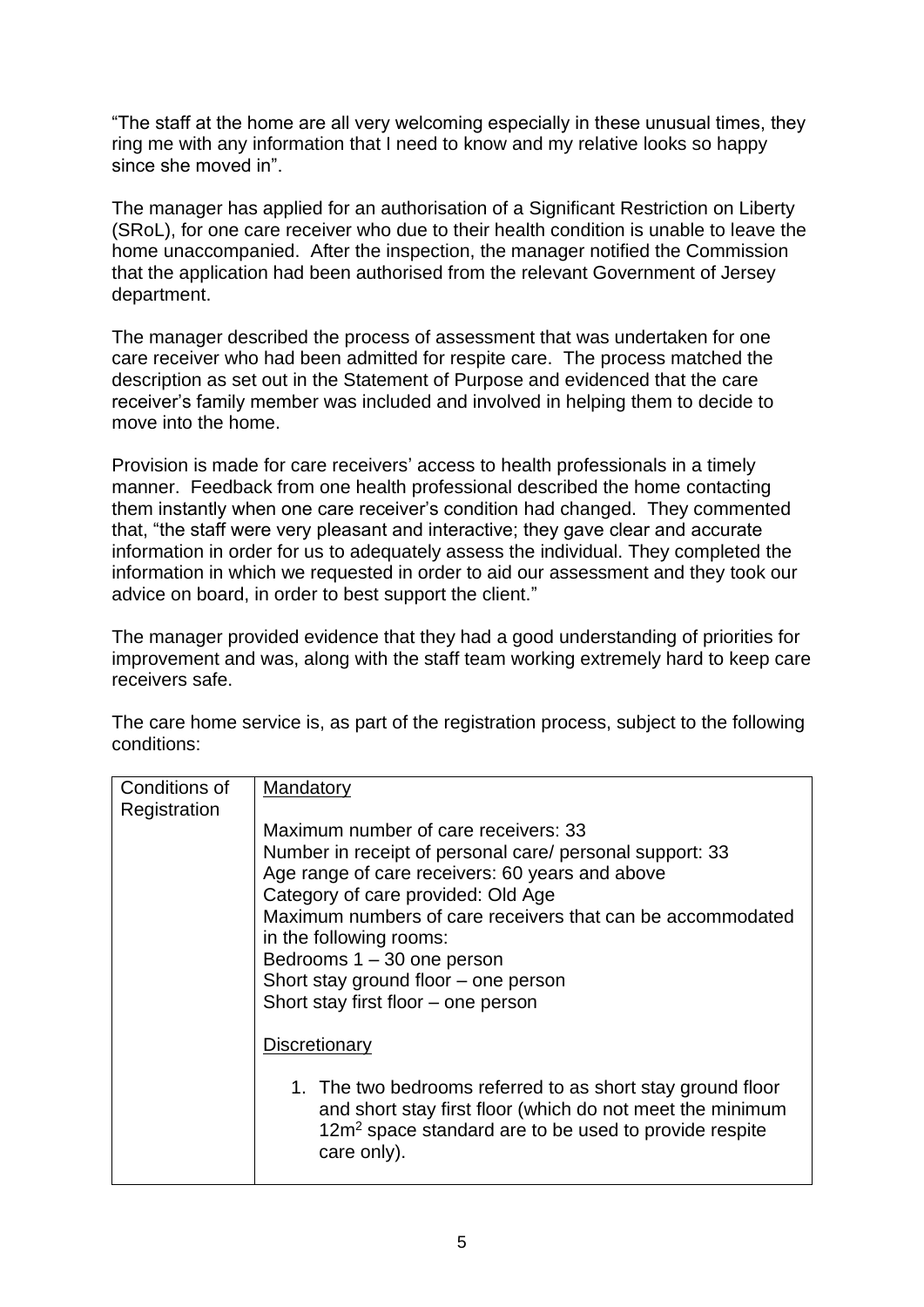| 2. The newly registered manager must either provide formal              |
|-------------------------------------------------------------------------|
| confirmation from an appropriate educational source that                |
| their academic qualifications have equivalence to QCF                   |
| Level 5 Diploma in Leadership in Health and Social Care                 |
| Module or obtain this specific qualification by 2 <sup>nd</sup> October |
| 2022.                                                                   |

Following the inspection visit and review of information held by the Commission, the registered manager has provided confirmation that she has completed the qualification as set out above. As such, the Commission is satisfied that the discretionary condition applied at the time of registration has been met and has since been removed from the registration.

#### **Safeguarding (adults)**

The Standards for care homes set out the provider's responsibility to ensure that care receivers feel safe and are protected against harm. This means that service providers should have robust safeguarding policies and procedures in place which are kept under review. Staff working in the service should be familiar with the safeguarding arrangements and should make referrals to other agencies when appropriate.

At the time of inspection, the home was closed to visitors in line with Government of Jersey advice. The Regulation Officer underwent a screening process upon arrival at the home which included temperature recording and being requested to practice hand hygiene.

The layout of furnishings in the communal areas was appropriate to meet care receivers' needs and furniture had been arranged to facilitate physical distancing. Overall, the home was found to be in a state of good repair and improvements have been made to the environment to include refurbishment of the activities room with a wall-mounted TV, double glazed windows and new dining chairs. A programme of redecoration is underway, and some corridors have been redecorated also.

The security report which was completed by the manager last year was examined. This report was completed which provided an overview of the internal and external environment to identify where improvements to the security of the building can be made, and recommendations are to be acted upon.

The home appeared visibly clean and hygienic and there were a range of measures in place to mitigate the risk of infection. All staff were noted to be wearing protective equipment and described their responsibilities in adhering to infection prevention procedures, both on an ongoing basis and in relation to Covid-19. The manager explained that they had maintained contact with the community infection control team to seek ongoing guidance in relation to infection prevention.

The registered manager described having made changes to the staffing roster at the outset of the pandemic which was part of the contingency plans to provide consistency of care and to plan for staff absences due to Covid-19. The changes to the staffing arrangements took account of skill mix and qualifications also.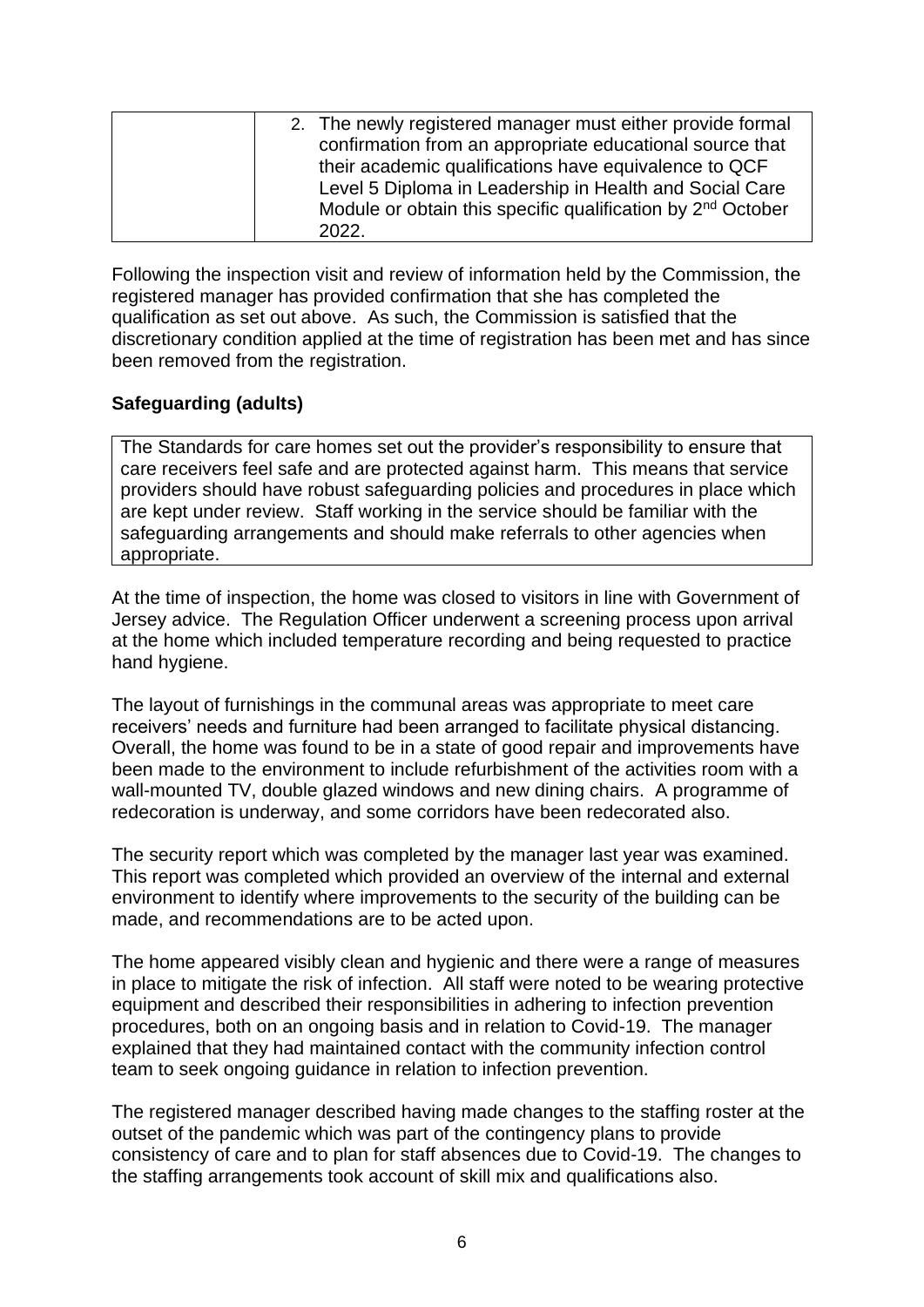Arrangements are in place to ensure that care receivers are kept safe, and that all staff receive training in adult safeguarding. The safeguarding policy was examined and is available to staff to guide practice. Staff described they knew how to recognise signs of abuse and were aware of the ways in which to escalate concerns. Staff who were spoken with also described the ways in which they would make referrals to the district nursing service when care receivers require nursing oversight with aspects of their care such as wound and diabetes management. The home is compliant in submitting notification of incident records and death notifications when they occur.

A sample of medication administration records were examined during the inspection which evidenced that care receivers had received their medication consistently in accordance with the directions to administer. Medication which required refrigeration was found to be stored in line with the manufacturer's directions. A discussion with two staff members evidenced their understanding of the procedures for administering controlled drugs and the ways in which to minimise the risk of administration errors.

Care receivers who met with the Regulation Officer stated that they felt protected from Covid-19 and one person described the efforts staff had gone to in keeping them well and safe during the pandemic and commented "the girls all kept us safe and got us through last year, we should all be appreciative of the great job they do in caring for us".

The representatives of care receivers who were consulted, each described confidence in the home's ability to keep their relatives safe and well cared for. They described their experiences and observations:

"during lockdown it has been understandably difficult for both the residents and staff for many reasons. In my experience, the staff went (and still go) to great lengths to ensure the safety and wellbeing of all the residents. Wonderful".

"Hygiene and all other housekeeping aspects are very good and never had an issue"

[Name] "is very happy there, far better than we ever envisaged. We did worry about that particularly during lockdown, but [name] is still very happy"

[Name] "has never had any complaints on food and looks very well and cared for"

"Prior to Covid-19 and lockdown, I have always called in a few times a week, normally unannounced and I have never witnessed anything to concern me".

One health professional commented "I had no concerns when in the home and in the support, they were offering the client I assessed"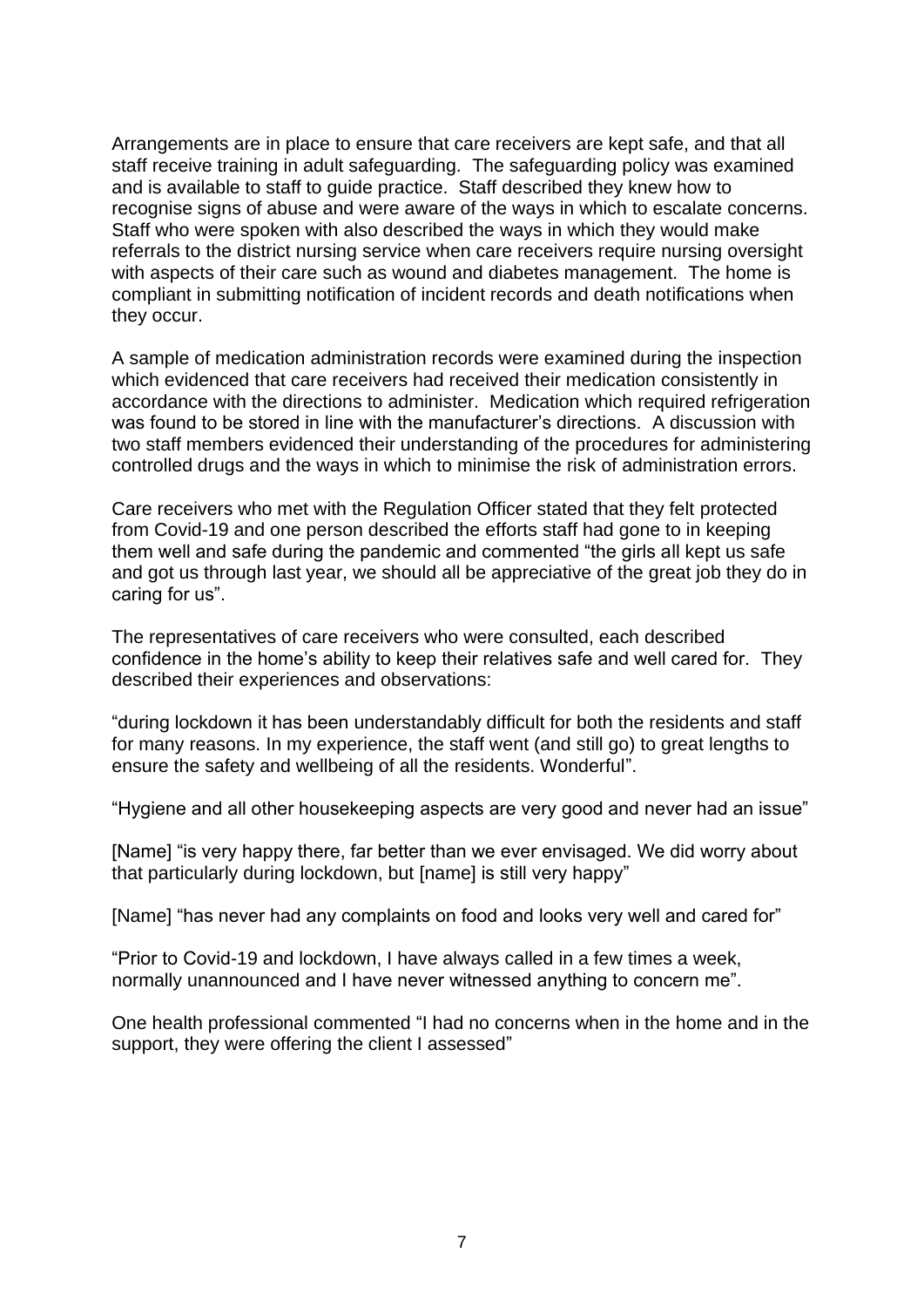#### **Complaints**

The Standards for care homes set out the provider's responsibility to ensure that there are arrangements in place for the management of complaints. This means that care receivers should know how to make a complaint and what to expect if they need to make a complaint. The service's staff should be familiar with the complaints management procedures and service providers should closely monitor their implementation.

The home's complaints policy was reviewed during the inspection. It described the complaints process to be followed in the event of receiving a complaint and included the Commission's contact details. The manager provided details of the process that was completed in response to a complaint received in 2019. There were no active complaints being investigated at the time of the inspection.

Care receivers and their representatives described a culture of openness in the home and of feeling confident in approaching the staff team if they needed to raise any issues. This was demonstrated by comments made to the Regulation Officer to include "I wouldn't feel frightened to bring anything forward I could speak to anyone" and "they've responded to my concerns on the rare occasion that I have had any".

#### **Safe recruitment and staffing arrangements (including induction, training, supervision, staffing levels)**

The safe recruitment of staff is an important element of contributing to the overall safety and quality of service provision. The Standards and Regulations set out the provider's responsibility to ensure that there are at all times suitably recruited, trained and experienced staff available to meet the needs of care receivers.

The safe recruitment policy was examined and discussed with the registered manager who described the recruitment process which is utilised when new staff are recruited. A sample of staff files were reviewed which confirmed that Standards are consistently met with regard to safe recruitment. This was evidenced in that all necessary checks are completed before staff start work.

New staff are provided with a staff handbook and go through an induction programme which sets out the provider's expectations as to how care receivers will be cared for. Records of one staff member's probationary review were reviewed, which showed that the individual had been provided with feedback as to the how they were performing in their role.

All staff receive an annual appraisal and regular opportunities to discuss their role during supervision discussions. Samples of supervisions records were available for review, although the details of these discussions were not reviewed in detail. Samples of minutes from staff meetings were reviewed during the inspection.

Staff described having access to appropriate training and the records which were reviewed evidenced that they had received training in safeguarding, manual handling, fire safety, infection prevention and control, cardiopulmonary resuscitation (CPR), and food hygiene. Provision is made for staff to complete vocational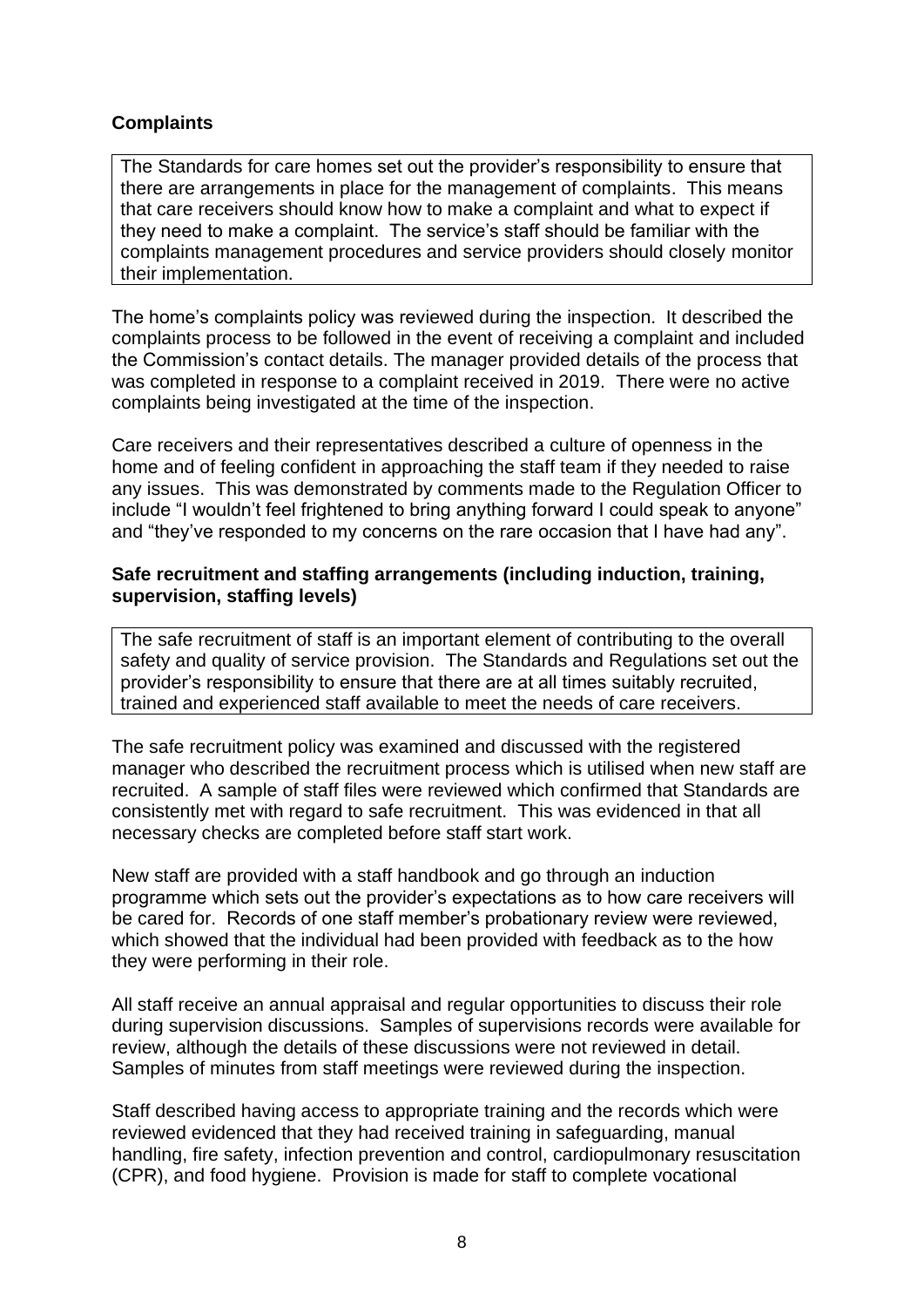qualifications in health and social care also. Sixty five per cent of care staff have a level 2 award or above, and four care staff are progressing towards completion of level 2. Catering staff also have relevant food safety certificates.

The staffing rosters confirmed that the Standards in respect of minimum staffing levels were being met. During the inspection, there appeared to be an adequate number of staff on duty who were observed interacting with and assisting care receivers. There are several staff who have worked in the home for many years.

#### **Care planning**

The people to receive this service should have a clear plan of the care to be provided to them. This should be based on an assessment of their needs, wishes and preferences. The Standards and Regulations set out the provider's responsibility to ensure that care plans are person centred and kept under review. The staff delivering care should be familiar with the care plans and ensure that any changes in needs are communicated appropriately.

Samples of care receivers' records were examined which found that they had their needs assessed prior to admission. Care plans were detailed relating to individual preferences and care choices, and the care documentation was easy to follow and understand. Assessments also take account of care receivers' risks of falling and skin damage. The records showed that care receivers are included in the development and review of their care plans.

During the inspection, some care receivers were observed participating in meaningful activities and appeared interested and motivated to join in. One person commented on the benefits of these activities and their enjoyment of the range of activities provided. Another care receiver was observed in the activities room and described that they enjoy socialising with others and described it as an opportunity for keeping stimulated. The home has recently subscribed to 'Netflix' so that care receivers are provided with more choices to watch films.

Care receivers were complimentary of their care experiences and made the following comments:

"I'm settling in, I feel better now I'm here. The staff are excellent, and they have great patience. I've noticed how well I'm feeling since I moved in here".

"I'm very impressed with it, it's very comfortable and the carers are excellent. There's plenty going on and the activities lady takes care of you".

"It's lovely here, nobody ever has any words. You never hear anyone be nasty to anyone, the staff are very good, and I wouldn't want to be anywhere else".

"There's nothing to complain about, the food is lovely, I've never had to send any of it back, it's all marvellous".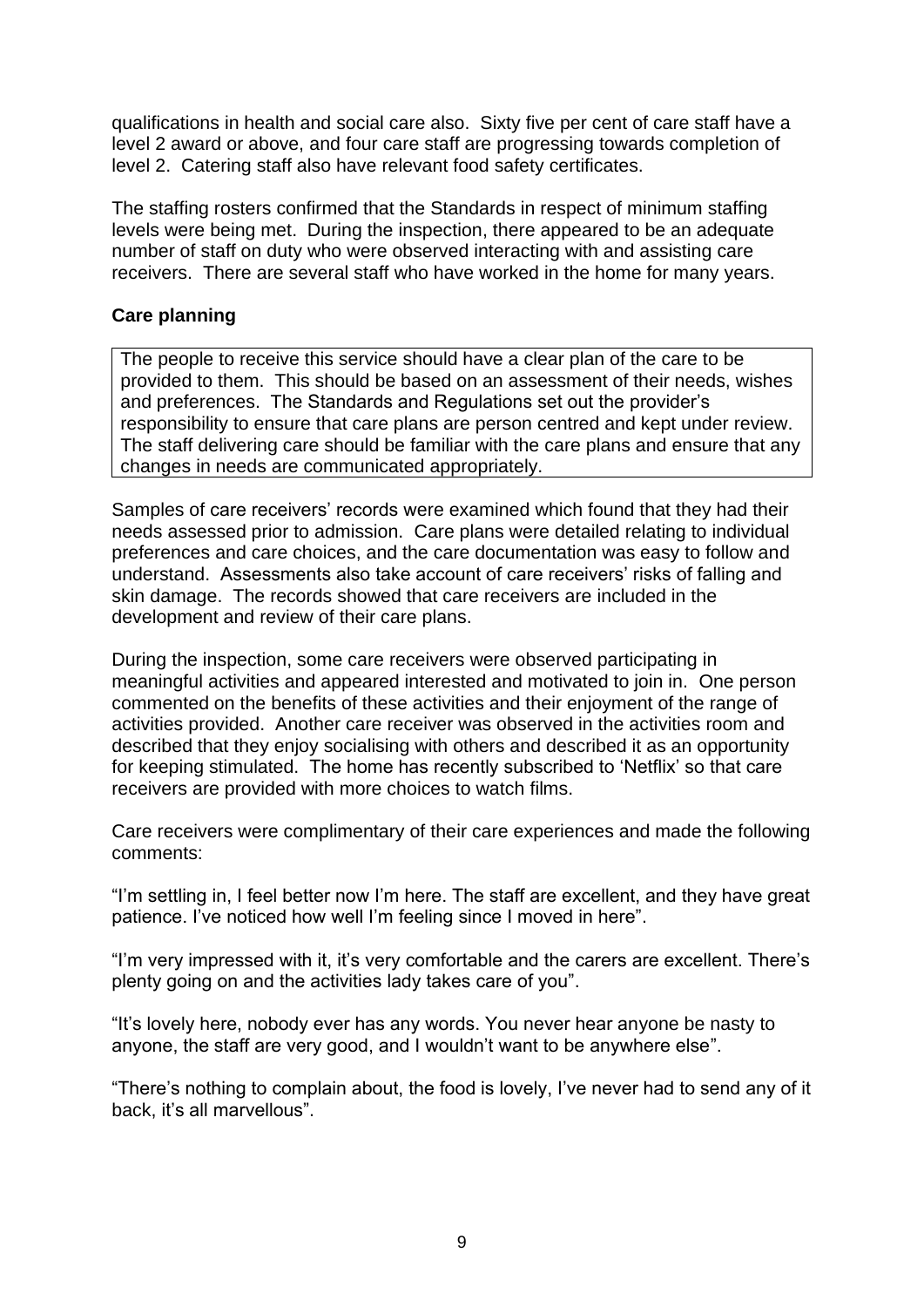Representatives commented, "X is instantly more relaxed, and his general health and wellbeing improved rapidly, it's not just where he lives, he clearly feels that it is his home and he is very comfortable there".

"It was wonderful to see how relaxed and at home she quickly felt in her new environment. This stems from the wonderful care and kindness of the staff in this home. I also believe it is because the home is very homely"

"Even on Christmas Day they were great, we were able to stand outside, and they assisted her opening her presents, they made it so lovely even though we couldn't go in".

#### **Monthly quality reports**

The quality of services provided by this service should be kept under regular review. The Standards and Regulations set out the provider's responsibility to appoint a representative to report monthly on the quality of care provided and compliance with registration requirements, Standards and Regulations. The manager should be familiar with the findings of quality monitoring activity and any actions required to improve the quality of service provision.

The provider's system for regularly reviewing the quality of services provided was explored during the inspection. The provider has a nominated individual who generally visits the home on a monthly basis to monitor and report on the quality and safety of the service to identify gaps, plan for improvement and measure outcomes to improve the overall quality of service provided. There were some occasions in 2020, where the nominated person had not visited the home which coincided with the restrictions on visiting that had been applied due to the pandemic. However, after the inspection the provider submitted an action plan as to how this level of oversight will be managed in future.

The registered manager explained that care receivers were asked to provide their views relating to the quality of food and dining room experience. During the review, one care receiver expressed dissatisfaction with the amount of frozen vegetables provided at mealtimes. This was addressed and during the inspection the care receiver told the Regulation Officer of their appreciation that they quality of vegetables had improved as a result of the food survey. This was also noted during a review of the kitchen where supplies of fresh vegetables were available.

The manager explained that they were mindful of disruptions to the team as a result of the pandemic and explained how communication was maintained so that every team member is kept informed of relevant information.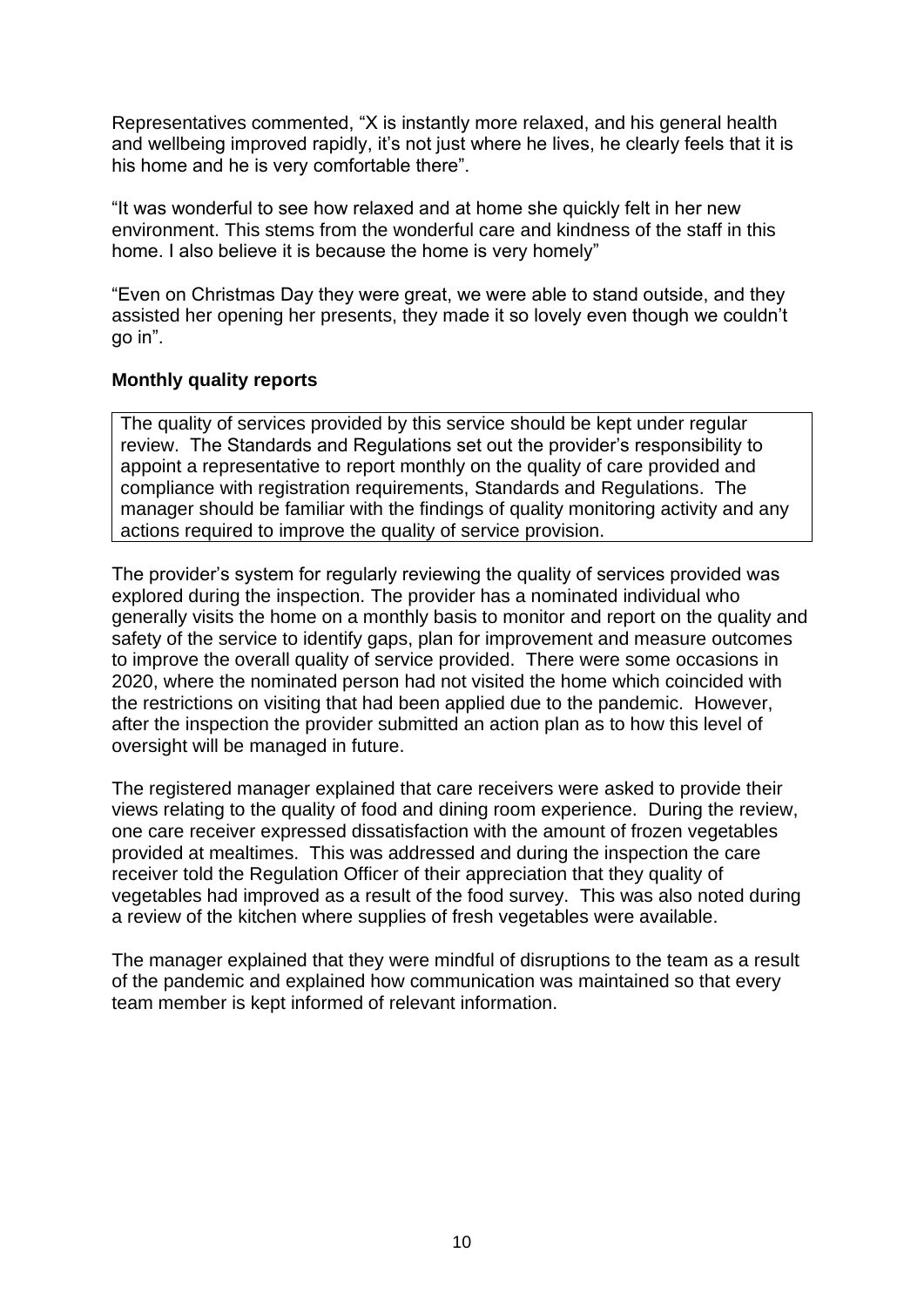# **IMPROVEMENT PLAN**

There were no areas for improvement identified during this inspection and an Improvement Plan has not been issued.